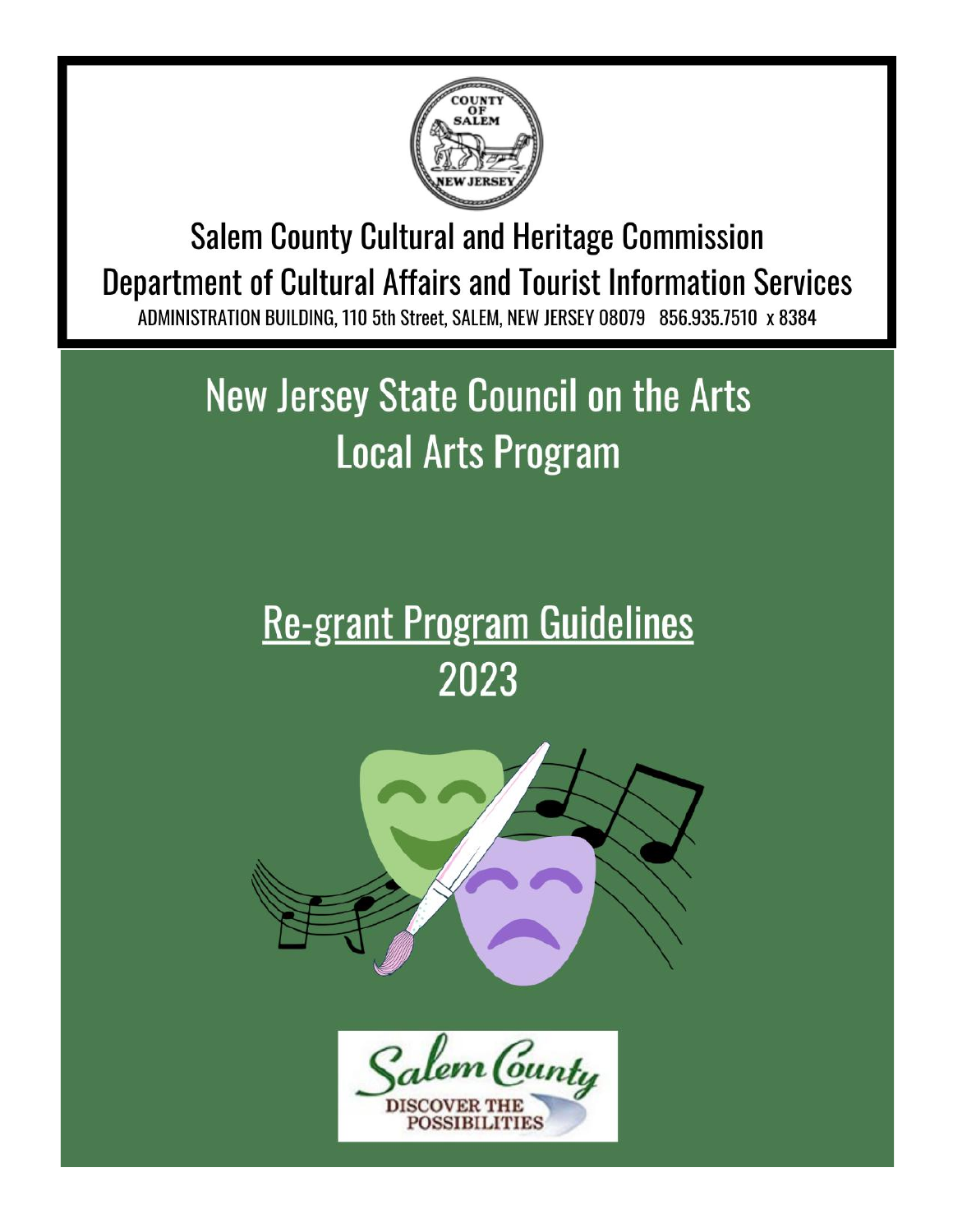#### **Salem County Cultural and Heritage Commission**

#### 2022 Board of County Commissioners

Benjamin H. Laury, *Director* Gordon J Ostrum, Jr., Deputy Director R. Scott Griscom Edward A. Ramsay Lee R. Ware

Salem County Cultural and Heritage Commission

Alyssa Caltabiano, Director of Cultural Affairs Tom Mason, President Paul Kranz, Vice President Annette Devitt, Secretary Patti Grenier, Treasurer Bonny Beth Elwell Cyndi Nolan W. Pete Michel

**Staff** Alyssa Caltabiano, Director of Cultural Affairs and Tourism 110 5th Street, Suite 400 Salem, NJ 08079 (856) 935-7510 ext. 8384

This program is supported by a grant from the New Jersey State Council on the Arts, managed by the Salem County Cultural and Heritage Commission and Salem County Director of Cultural Affairs, with the oversight of the Salem County Board of County Commissioners.



Salem Cunty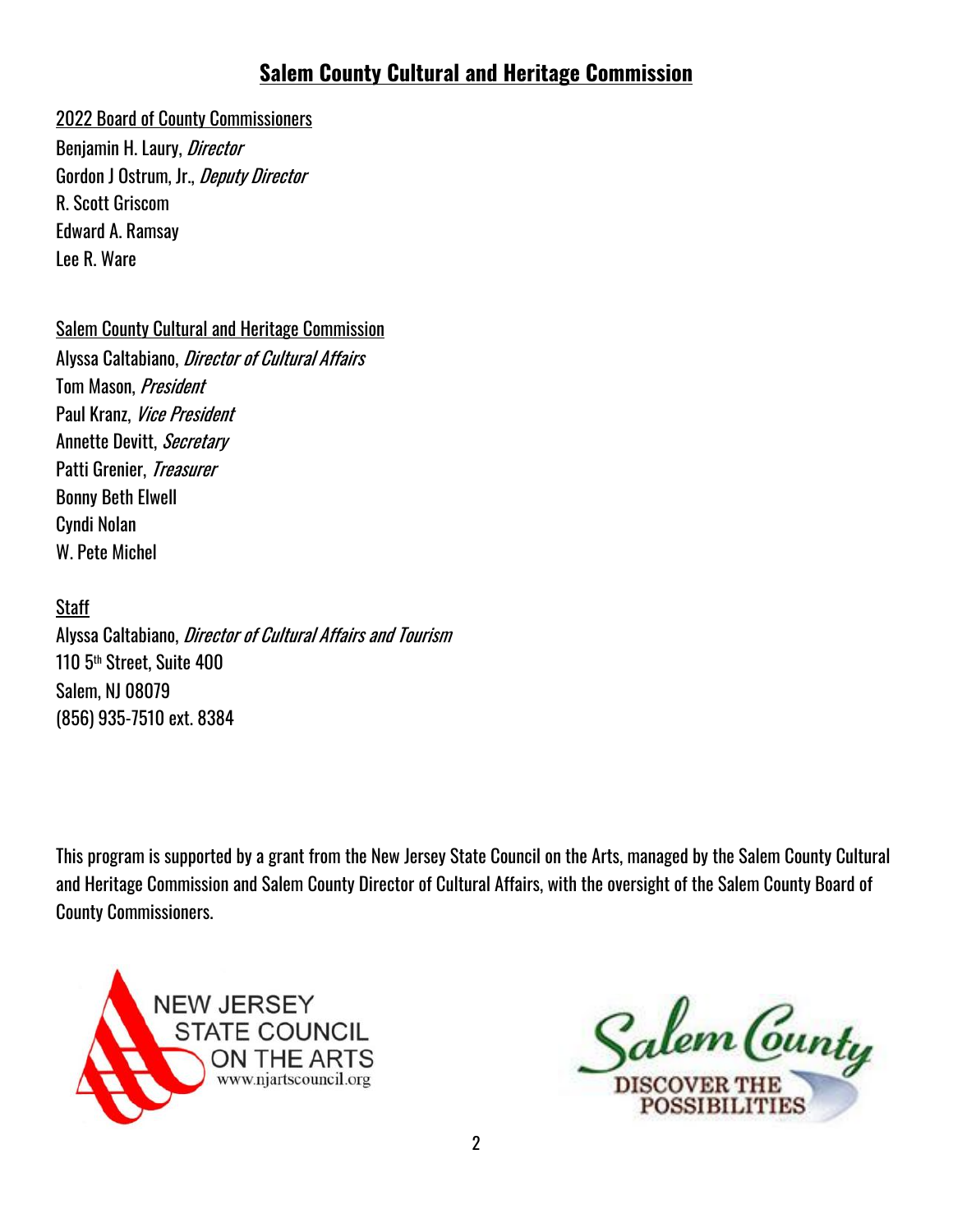# **Table of Contents**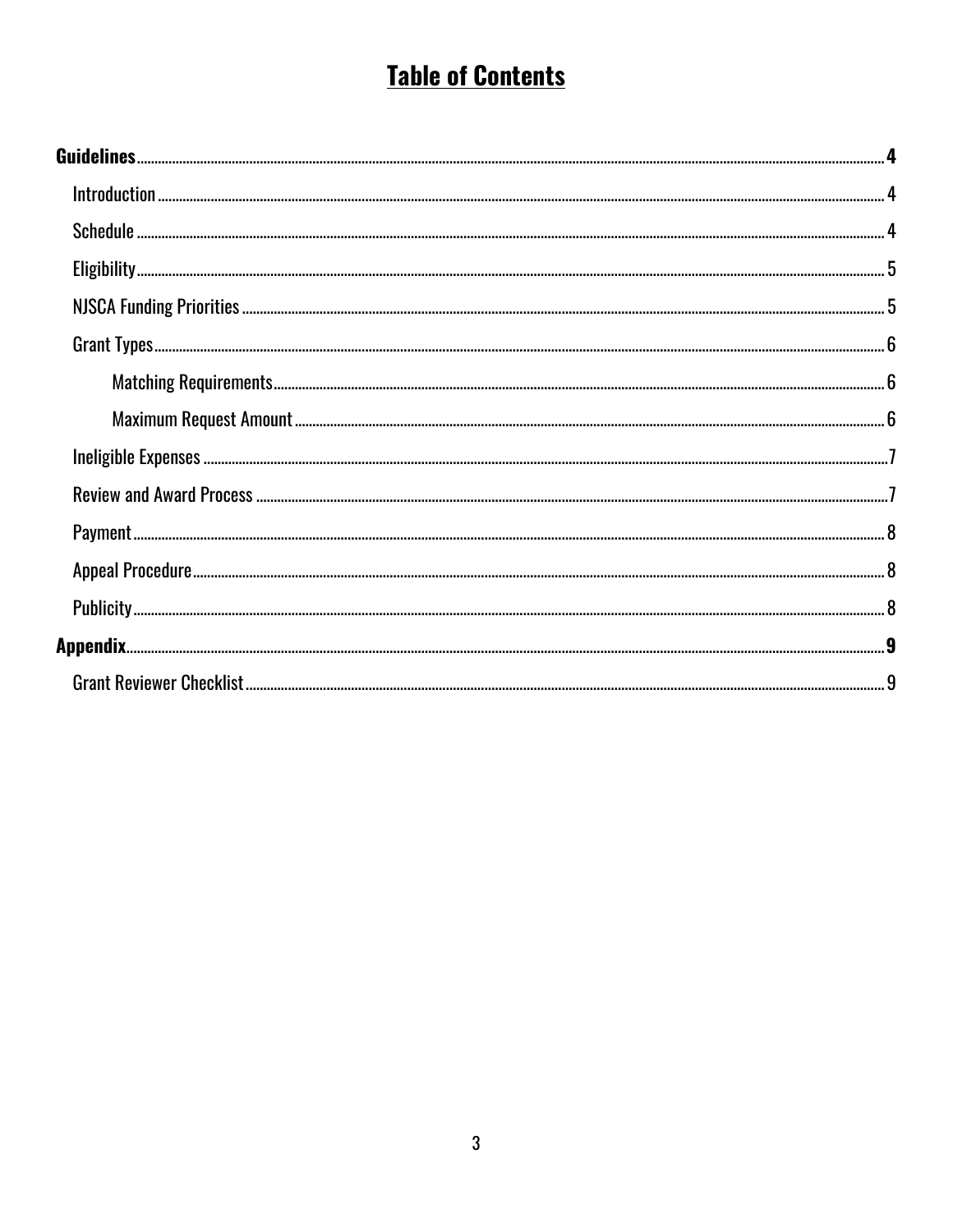### **Introduction:**

The Salem County Cultural and Heritage Commission (SCCHC) receives funding from the State of New Jersey through the New Jersey State Council on the Arts (NJSCA). These funds are specifically designated to be re-granted to arts institutions or for arts related special projects. The Salem County Director of Cultural Affairs is responsible for managing the re-grant program. The SCCHC serves in an advisory capacity to the Salem County Board of County Commissioners, who give final approval for funding decisions. Below is the 2023 Re-grant Schedule.

#### **Schedule:**

| <b>FY23 Re-grant Schedule and Deadlines</b> |                             |
|---------------------------------------------|-----------------------------|
| <b>Applications Available</b>               | <b>July 2022</b>            |
| <b>Applications Due*</b>                    | September 12th, 2022        |
| <b>Notification of Award</b>                | December 2022               |
| <b>Contract Available</b>                   | December 2022               |
| <b>Contract Due*</b>                        | January 2023                |
| First Payment (75%)**                       | <b>February 2023</b>        |
| <b>Interim Reports Available</b>            | May 2 <sup>nd</sup> , 2023  |
| <b>Interim Report Due*</b>                  | May 31 <sup>st</sup> , 2023 |
| <b>Final Report Available</b>               | November 1st, 2023          |
| <b>Final Report Due*</b>                    | January 3rd, 2024           |
| Final Payment (25%)**                       | <b>February 2024</b>        |

**\*All due dates are final and will be strictly adhered to. Any unspecified due dates will be announced at a later date.**

\*\*All dates are subject to change, specifically payment dates. We are only able to issue payment upon receipt of funds from the NJSCA. We issue payments as soon as funds are received.

| <b>FY22 Workshops</b>                       |                                    |
|---------------------------------------------|------------------------------------|
| "Introduction to the Re-grant Program: Arts | Date: June 1st, 2022               |
| and History"                                | Time: 5:00-6:30pm                  |
|                                             | <b>Location: Ware Building</b>     |
|                                             | 51 Cheney Rd. Pilesgrove NJ, 08098 |
| "Re-grant Application Writing Workshop"     | Date: June 27th, 2022              |
|                                             | Time: <b>History: 5:00-6:00pm</b>  |
|                                             | Arts: 6:30-7:30pm                  |
|                                             | <b>Location: Ware Building</b>     |
|                                             | 51 Cheney Rd. Pilesgrove NJ, 08098 |
| "Re-grant Final Report Writing Workshop"    | <b>November 14th, 2022</b>         |
|                                             | <b>Time: History: 5:00-6:00pm</b>  |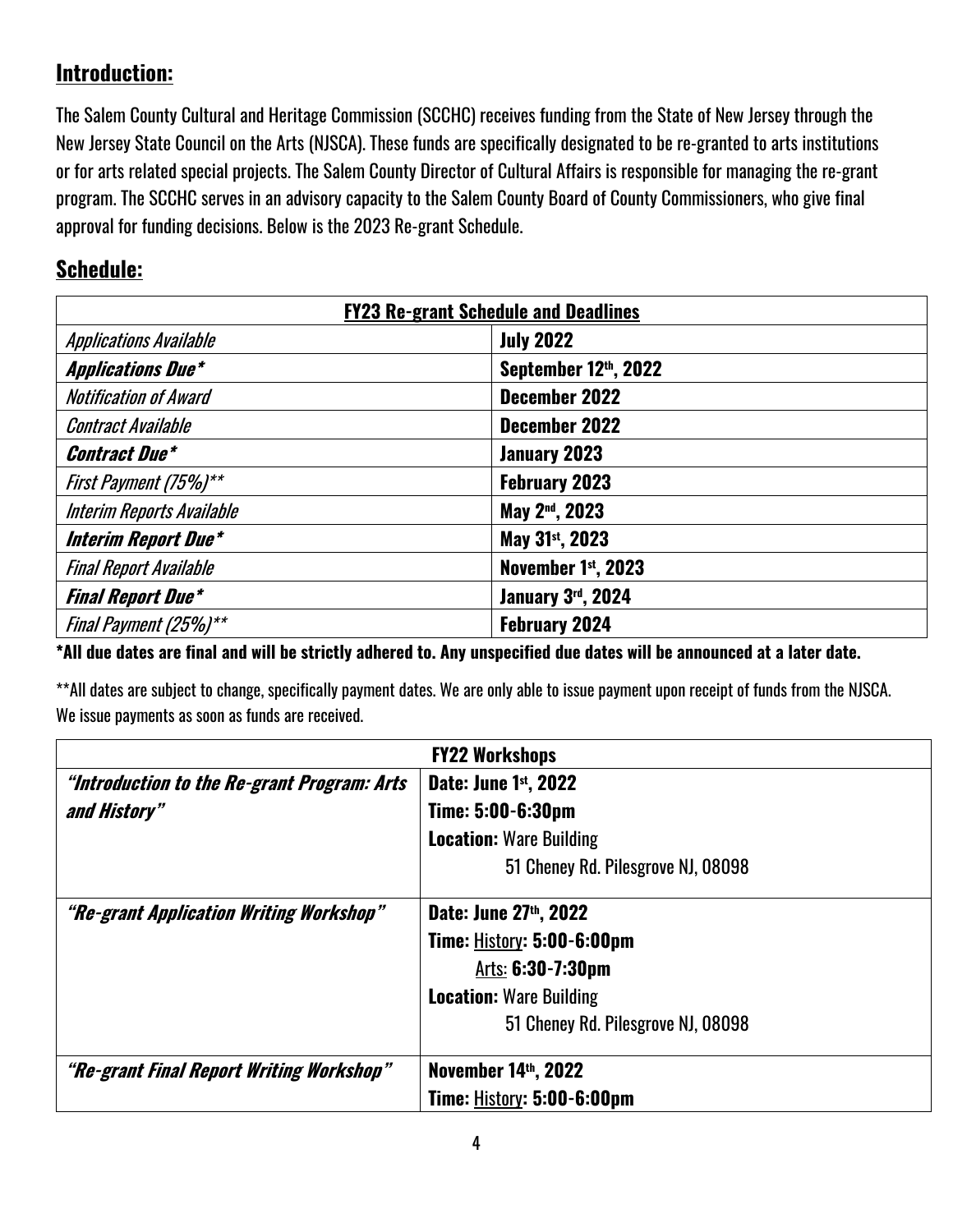### **Eligibility:**

Those eligible to participate in the re-grant program include:

- **Non-profit or tax-exempt organizations located within Salem County**
	- $\circ$  Libraries, civic and community organizations, educational institutions (for non-standard extracurricular funding only), museums, historical groups, arts and culture organizations, and municipalities
- **Colleges, Universities, and other Educational and Religious Institutions**
	- $\circ$  activities must be marketed to and open to the general public
	- $\circ$  activities must be supplemented to any curriculum and separate from any religious observance
	- $\circ$  neither the grant nor the matching funds are used to pay salaries of faculty or members of the clergy
	- $\circ$  K-12 Schools are encouraged to seek artist residency support through the NJSCA Artist in Education program

#### **Notes**:

- You may not receive funding directly from the NJSCA **and** our local Re-grant Program within the same year. If you have applied directly to the NJSCA, you must disclose this information within your application or make it known to the Director of Cultural Affairs. This will ensure that you are only awarded funding from one source.
- Per this application, "Arts" refers to visual arts, music, dance, theatre, crafts, media arts, photography, design, and literature.
- Individual artists seeking fellowships must apply directly to the NJSCA.

# **NJSCA Funding Priorities:**

Successful project proposals will touch on one or more of the following:

- **Support** Strategically support New Jersey artists and arts organizations
- **Arts Education/Lifelong Learning** Quality arts education and lifelong learning opportunities for everyone
- **Diversity** People of all ages, abilities, and backgrounds engaged in the arts
- **Development** New Jersey communities thriving through the arts
- **Awareness** Widespread public understanding of the importance of the arts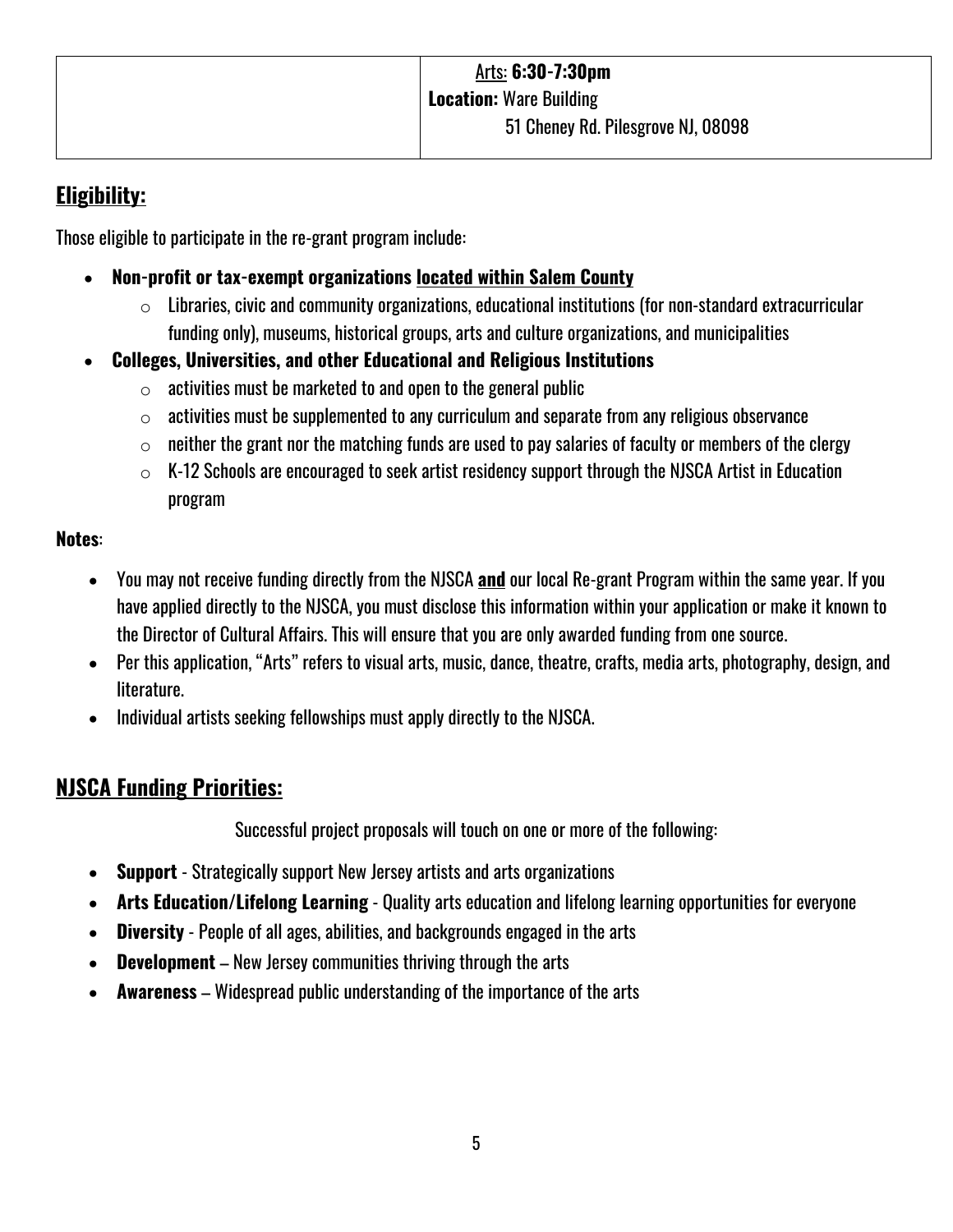# **Grant Types:**

- Special Project Grants
	- $\circ$  Available to any non-profit or tax-exempt organization/municipality located in Salem County, regardless of its mission, to support a **special arts project.**
	- o **Matching Requirement: 0%** The NJSA matching requirement has been paused through 2024. However, this is subject to change. Re-grantees are still expected to record any matching funds, both cash and inkind.
	- o **Maximum Request: \$\_\_\_\_\_\_**
- General Operating Support:
	- o Available to any non-profit or tax-exempt organization located in Salem County, **whose mission is primarily arts related.**
	- o **Matching Requirement: 0%** The NJSA matching requirement has been paused through 2024. However, this is subject to change. Re-grantees are still expected to record any matching funds, both cash and inkind.
	- o **Maximum Request: \$\_\_\_\_\_\_\_**
- Technical Assistance:
	- o Available to any **established or developing,** non-profit/tax exempt, **arts** organization located within Salem County seeking financial assistance. These grants are designed to assist in the development of arts organizations in need of targeted financial assistance.
	- o **Matching Requirement: 0%** The NJSA matching requirement has been paused through 2024. However, this is subject to change. Re-grantees are still expected to record any matching funds, both cash and inkind.
	- o **Maximum Request: \$1,000**
	- o **Examples:**
		- § Startup costs for non-profit registration
		- § Administrative support
		- Insurance costs
		- § Marketing development

#### **IMPORTANT: Organizations may only apply for one type of grant each year**.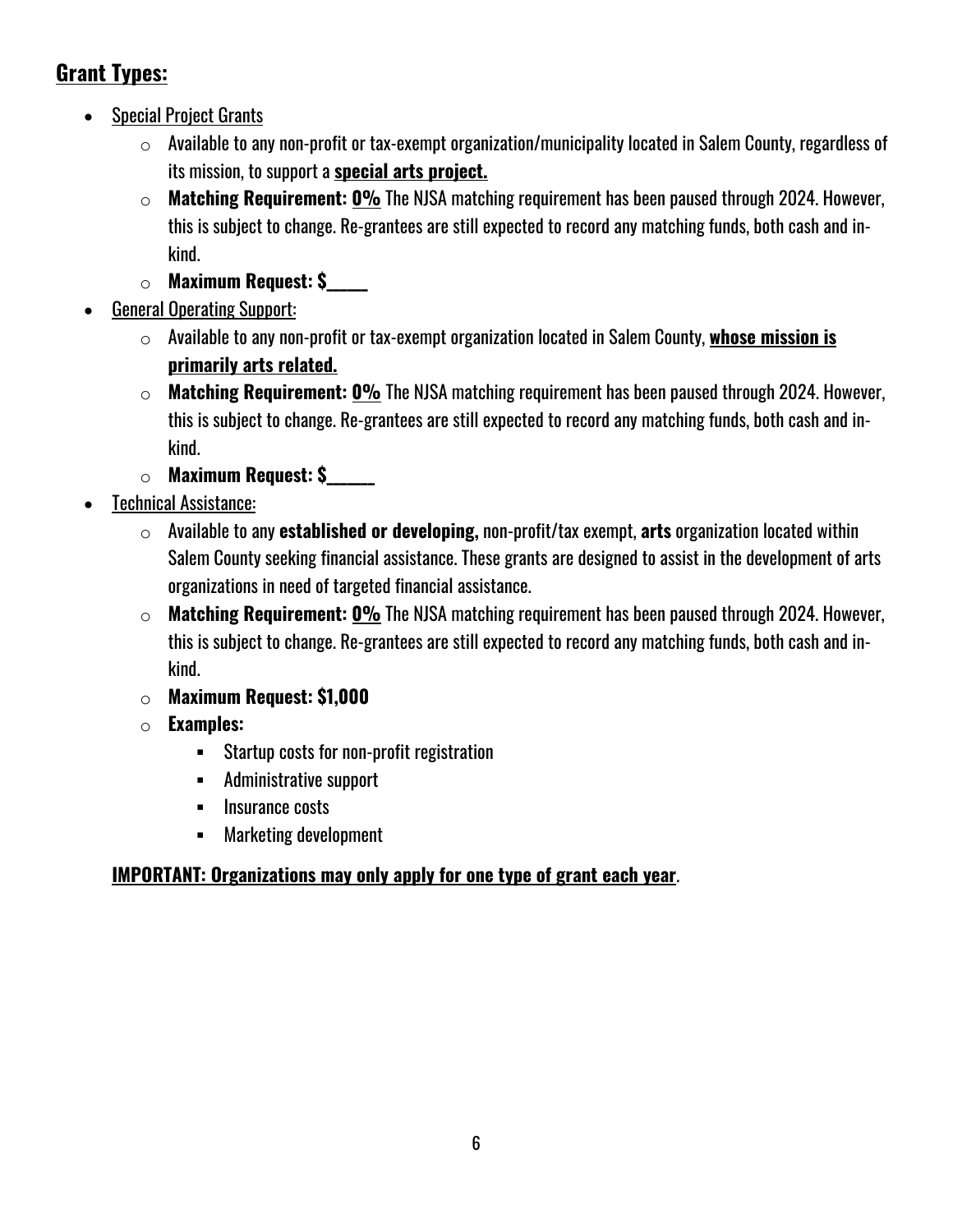#### **Ineligible Expenses:**

Ineligible Expenses

- Capital improvements and acquisitions. Any material or asset with longer life expectancy (ie. Photocopier, fax machine, a/v equipment, equipment leases, musical instruments, real estate, building repairs, or improvements, etc.)
	- $\circ$  Reusable materials such as theatre sets, exhibition supplies, or sheet music are not considered capital expenses
- Hospitality Costs Food, beverage, or related expenses for entertaining (these expenses may be shown in matching funds, but may not be purchased with grant funds)
- Foreign Travel
- Deficits or replacement of funds normally budgeted for the program or project fundraising events
- Scholarship Funds or Fellowships
- Expenses incurred prior to the grant period

# **Review, Award, and Re-grant Process:**

After your application is submitted, it is reviewed by the Director of Cultural Affairs for completeness and accuracy. Your application is then presented to a panel of professional grant reviewers for evaluation based upon the attached checklist, See page 12. The applications are evaluated for adherence to re-grant program rules and regulations, appropriate and accurate budgeting, quality programming and relationship to funding priorities. Successful applications will touch upon the funding priorities in a thorough narrative and have a detailed and realistic budget.

The panel of reviewers makes recommendation to the Director of Cultural Affairs and the SCCHC for funding. The Director and SCCHC then make the decision of which projects to award funding and in what amount. These decisions are then presented to the Salem County Board of County Commissioners for final approval. In all stages of this process, the County Code of Ethics is adhered to, to ensure no conflicts of interest arise and that funds are being allocated appropriately.

After approval is given by the County Commissioners, award letters are sent to each organization with notification of award amount. Attached with the award letter will be a copy of the grant-reviewer's score sheet and comments. In addition, contracts will then be sent to each organization. Contracts must be filled out, signed, and submitted before payment can be issued.

Upon completion of your project, the Director of Cultural Affairs, SCCHC members, and County Commissioners will conduct site visits and evaluations of completed projects. A simplified version of the Grant Reviewer Checklist will be utilized to assess the completeness and quality of your project. Do not stress over this; this process is mostly intended to increase communication between the County and our re-grantees, as well as to draw attention to and advertise your good work!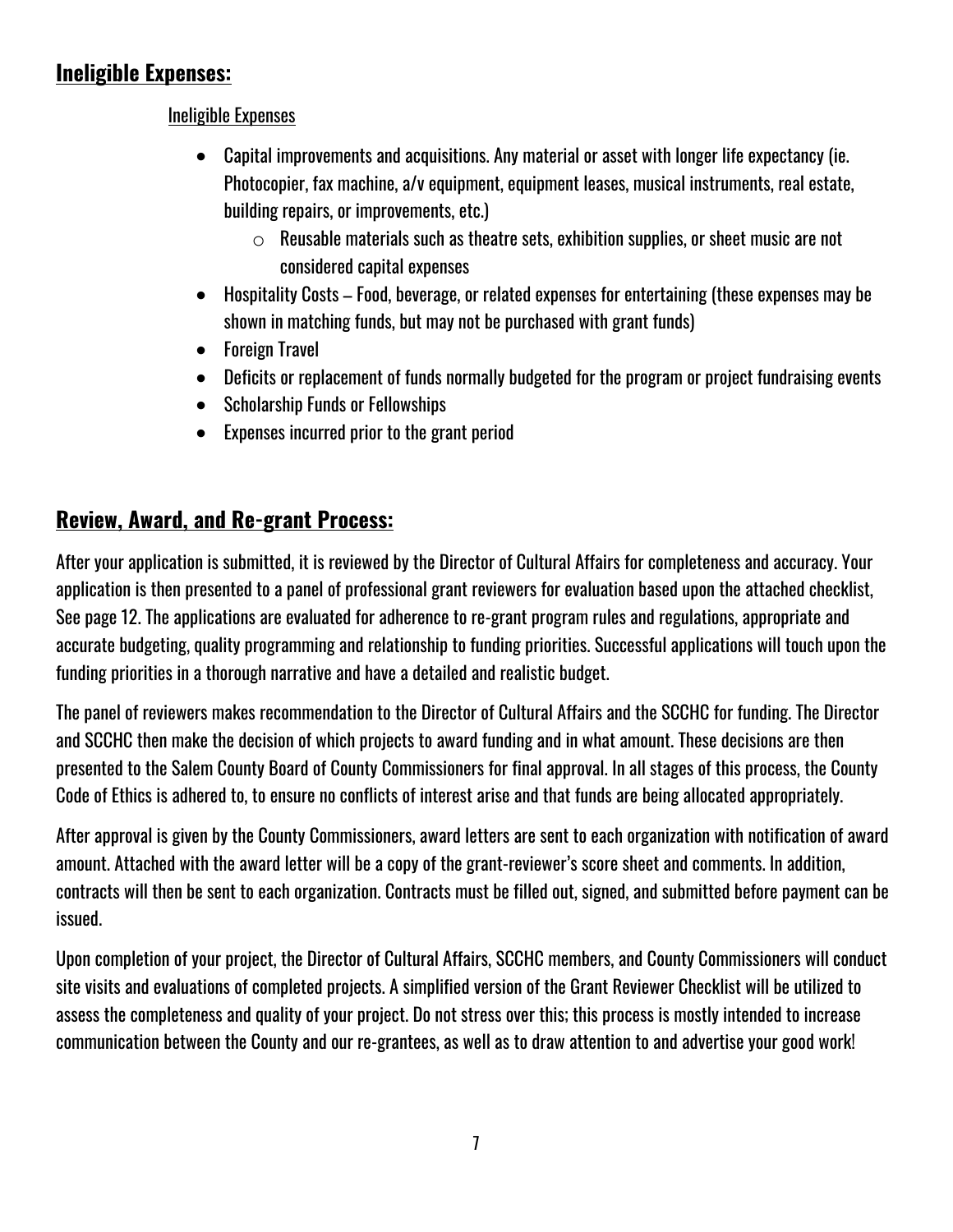# **Payment:**

Projects must commence **no earlier** than January 1st of the awarded calendar year and must be completed **no later** than December 31<sup>st</sup> of the awarded calendar year.

Funds are disbursed in two payments. This first payment will be issued upon the County's receipt of funding from the NJSCA and will be **75%** of your total awarded amount. This should ideally take place in January of the awarded calendar year. The second payment will be issued upon completion of your project and submission of your final report, and will be **25%** of your total awarded amount. This will ideally take place in January of the following year. Receipt of final payment is dependent on the following factors:

- Programs must be completed, and funds utilized in strict compliance with the plans specified in the contract
- Submission of Interim Report by due date specified in schedule
- Submission of a final report, compliant with all requirements of the re-grant program, by due date specified in schedule
- Any changes in the program must be discussed with the Director of Cultural Affairs *prior to implementation* and must be reported in the final report

#### **Payment will be withheld if any of the conditions of the re-grant program are not met.**

# **Appeal Procedure:**

Applicants may appeal the decision of the grant reviewers and the SCCHC upon receipt of an award letter and score sheet. **Appeals can be made only on the grounds that the application was misinterpreted or misunderstood**. No appeal will be heard solely on disagreements with the recommended funding level. No new information will be accepted for consideration, and additional segments cannot be added to increase funding. **Applicants will have two weeks from receipt of the determination letter to file a written appeal with the SCCHC.** 

# **Publicity:**

The SCCHC and NJSCA must be credited in publications, promotional literature, and press releases. The following language must be used in crediting these agencies: **"This project was assisted by a grant from the New Jersey State Council on the Arts, a division of the department of State, the Salem County Board of County Commissioners, and the Salem County Cultural and Heritage Commission."**

In addition, awarded organizations must include the "Salem County – Discover the Possibilities" logo, as well as the "New Jersey State Council on the Arts" logo on all publications and advertising.

A detailed publicity agreement will be included in your contract, with copies of logos and the publicity statement.